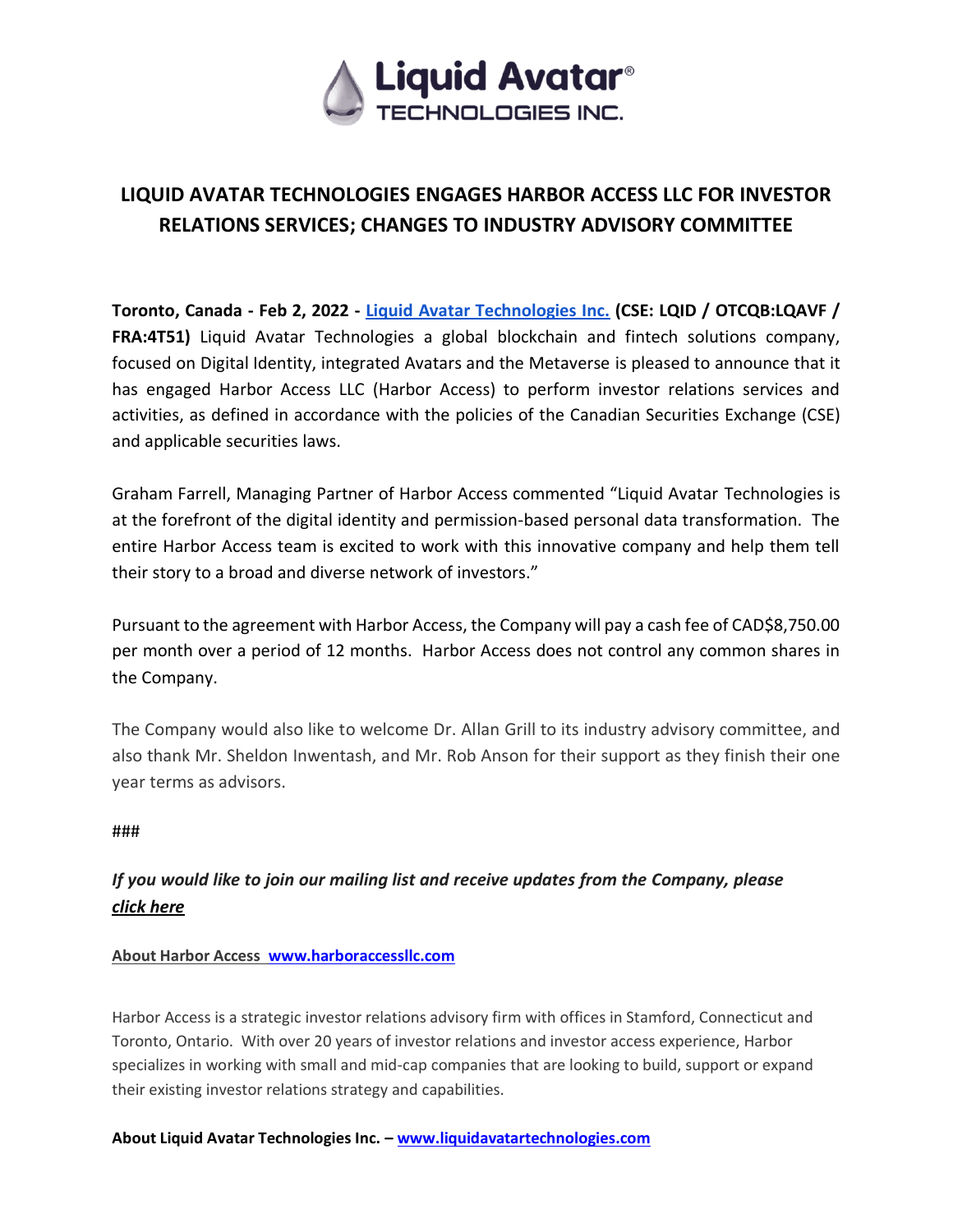

Liquid Avatar Technologies Inc. focuses on the verification, management and monetization of Self Sovereign Identity, empowering users to control and benefit from the use of their online identity.

The Liquid Avatar Mobile App, available in the Apple App Store and Google Play is a verified Self Sovereign Identity platform that empowers users to create high quality digital icons representing their online personas. These icons allow users to manage and control their digital identity and Verifiable Access and Identity Credentials, and to use Liquid Avatars to share public and permission based private data when they want and with whom they want.

The Liquid Avatar Verifiable Credentials Ecosystem (LAVCE) has been developed to support all participants in a digital credential ecosystem, including the Holder, Issuer and Verifier, using state-of-the-art blockchain and open standards technologies initially as a node on the Indicio Network. The Company is a voting and steering committee member of the Trust over IP Foundation, founding and steering committee member of Cardea, a Linux Foundation Public Health project, member of the Good Health Pass collaborative, DIACC, the Covid Credentials Initiative ("CCI"), The Linux Foundation and a founding member of the Lumedic Exchange.

The Company has a suite of early-stage revenue generating programs that support the Liquid Avatar Mobile App program, including KABN KASH, a cash back and reward program that has over 500 leading online merchants and is working to release its own branded network payment card.

The Company's subsidiary, [Oasis Digital Studios,](https://oasisdigitalstudios.com/) is a creative and development agency that supports a wide range of artists, talent, and enterprises with Non-Fungible Token (NFT) solutions and has acquired 50% of th[e Aftermath Islands](https://aftermathislands.com/) Metaverse program.

Liquid Avatar Technologies Inc. is publicly listed on the Canadian Securities Exchange (CSE) under the symbol "LQID" (CSE:LQID).

The Company also trades in the United States, on the OTCQB under the symbol "LQAVF" and in Frankfurt under the symbol "4T51".

If you have not already joined our mailing list and would like to receive updates on Liquid Avatar Technologies Inc., please [click here](https://hello.liquidavatar.com/liquid-avatar-updates) to join!

For more information, please visit [www.liquidavatartechnologies.com](http://www.liquidavatartechnologies.com/)

**For further information, please contact:** David Lucatch Chief Executive Officer 647-725-7742 Ext. 701 [ir@liquidavatar.com](mailto:ir@liquidavatar.com)

**For media inquiries, please contact:** Nicole Rodrigues NRPR Group [nicole@nrprgroup.com](mailto:nicole@nrprgroup.com)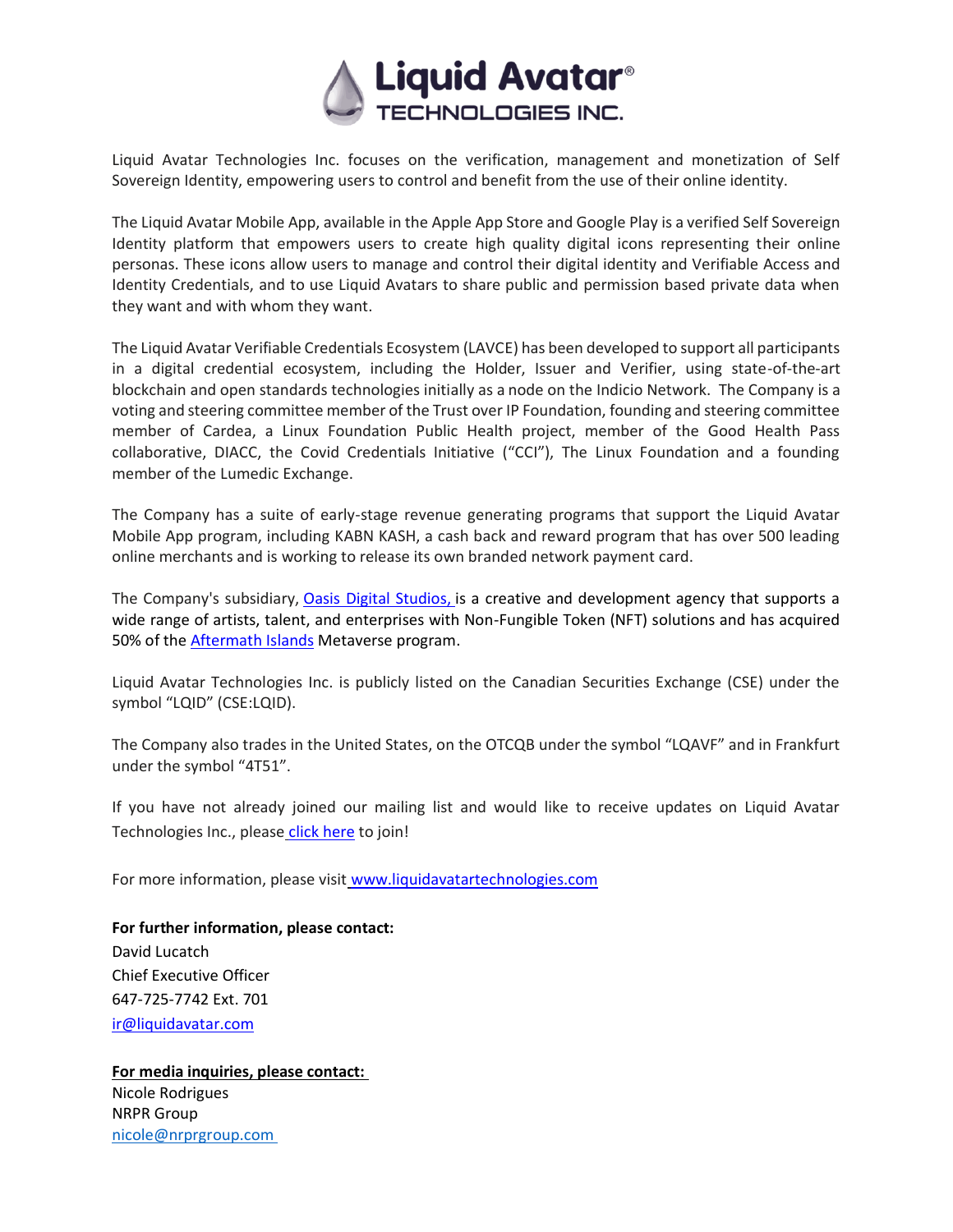

*The CSE has not reviewed and does not accept responsibility for the adequacy or accuracy of this release.*

*All websites referred to are expressly not incorporated by reference into this press release.*

## **Forward-Looking Information and Statements**

This press release contains certain "forward-looking information" within the meaning of applicable Canadian securities legislation and may also contain statements that may constitute "forward-looking statements" within the meaning of the safe harbor provisions of the United States Private Securities Litigation Reform Act of 1995. Such forward-looking information and forward-looking statements are not representative of historical facts or information or current condition, but instead represent only the Company's beliefs regarding future events, plans or objectives, many of which, by their nature, are inherently uncertain and outside of the Company's control. Generally, such forward-looking information or forward-looking statements can be identified by the use of forward-looking terminology such as "plans", "expects" or "does not expect", "is expected", "budget", "scheduled", "estimates", "forecasts", "intends", "anticipates" or "does not anticipate", or "believes", or variations of such words and phrases or may contain statements that certain actions, events or results "may", "could", "would", "might" or "will be taken", "will continue", "will occur" or "will be achieved".

The forward-looking information and forward-looking statements contained herein include, but are not limited to, statements regarding future revenue opportunities, statements regarding the future capabilities of LAVCE or the operation of an Indicio Network Node, statements suggesting LAVCE or an Indicio Network Node ("Company Services") will be successfully launched and integrated into the Liquid Avatar platform and partner programs, information concerning the timing for the launch of Liquid Avatar apps, the plans for future features of the Liquid Avatar apps, expected geographic expansion, the ability of the Company to generate revenues, roll out new programs and to successfully achieve business objectives, and expectations for other economic, business, and/or competitive factors. the ability of the Company to continue to generate revenues, roll out new programs and to successfully achieve business objectives, and expectations for other economic, business, and/or competitive factors.

By identifying such information and statements in this manner, the Company is alerting the reader that such information and statements are subject to known and unknown risks, uncertainties and other factors that may cause the actual results, level of activity, performance, or achievements of the Company to be materially different from those expressed or implied by such information and statements.

Although the Company believes that the assumptions and factors used in preparing, and the expectations contained in, the forward-looking information and statements are reasonable, undue reliance should not be placed on such information and statements, and no assurance or guarantee can be given that such forward-looking information and statements will prove to be accurate, as actual results and future events could differ materially from those anticipated in such information and statements. The forward-looking information and forward-looking statements contained in this press release are made as of the date of this press release, and the Company